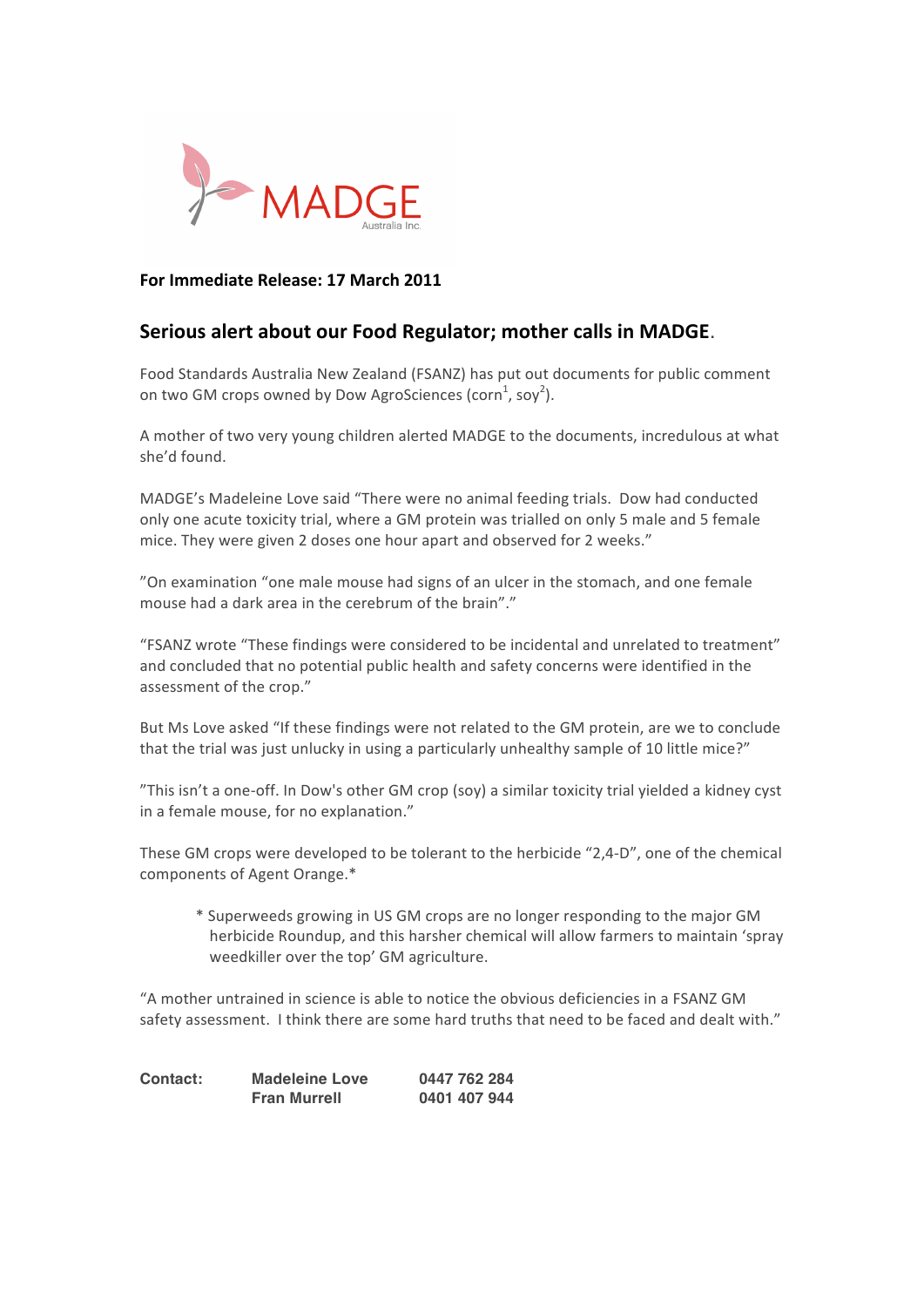An article out today: http://www.ibj.com/dow-agro-thinks-it-has-a-winner/PARAMS/article/25939

# 1 **APPLICATION A1042 – FOOD DERIVED FROM HERBICIDE TOLERANT CORN LINE DAS-40278-9**

http://www.foodstandards.gov.au/foodstandards/applications/applicationa1042food4758.cfm

An acute oral toxicity study using mice was conducted to examine the potential toxicity of the AAD-1 protein. For this purpose, the *P. fluorescens*-derived AAD-1 protein was employed.

The AAD-1 protein from *P. fluorescens* was shown in rigorous testing to be equivalent to plant-derived AAD-1 (see section 4.2).

#### **Study submitted:**

C.M. Wiescinski and R.M. Golden (2007). AAD-1: acute oral toxicity study in CRL:CD1(ICR) mice.

The Dow Chemical Company study 071128

A maximum test dose of 2000 mg AAD-1/kg bw was administered by gavage to CRL:CD1(ICR) mice (5/sex). The dose was administered as a 2 x 12.5 ml/kg bw suspension of 20% test material in 0.5% aqueous methylcellulose approximately one hour apart.

The animals were observed for signs of toxicity daily for 14 days after dosing. Body weights were obtained on test days 1, 2, 8 and 15. At the end of the study, the animals were killed and examined for gross necroscopy findings.

All mice survived the duration of the study. No clinical signs were observed. All animals gained weight during the study. Necroscopy on day 15 revealed no visible lesions in 4/5 male mice and 4/5 female mice. One male mouse had signs of an ulcer in the stomach, and one female mouse had a dark area in the cerebrum of the brain. These findings were considered to be incidental and unrelated to treatment. No other lesions were present.

### **Conclusion**

No potential public health and safety concerns have been identified in the assessment of insect-protected corn DAS-40278-9. On the basis of the data provided in the present application, and other available information, food derived from corn DAS-40278-9 is considered to be as safe for human consumption as food derived from conventional corn cultivars.

# <sup>2</sup> **APPLICATION A1046 – FOOD DERIVED FROM HERBICIDE TOLERANT SOYBEAN LINE DAS-68416-4**

http://www.foodstandards.gov.au/foodstandards/applications/applicationa1046food4807.cfm

*Table 5: Study design for acute oral toxicity testing of AAD-12*

Test material AAD-12 derived from *Pseudomonas fluorescens*

Vehicle 0.5% aqueous methylcellulose

Test Species Crl:CD1 (ICR) mice (five females and five males) – 8 weeks old on day of treatment

Dose 2 x separate doses of test substance by oral gavage, within 1h. Actual total dose was 2,000 mg/kg body weight AAD-12\*\*

Control None

\*\* The dose of 2,000 mg/kg body weight is the maximum unexceptional dose recommended by the OECD for the testing of acute oral toxicity using the fixed dose procedure (OECD, 2001b). Mice were observed for mortality, body weight gain and clinical signs over 14 days. At the end of the study all animals were killed and examined for organ or tissue damage or dysfunction. All mice survived for the duration of the study. No clinical signs of systemic toxicity were observed. No macroscopic abnormalities were